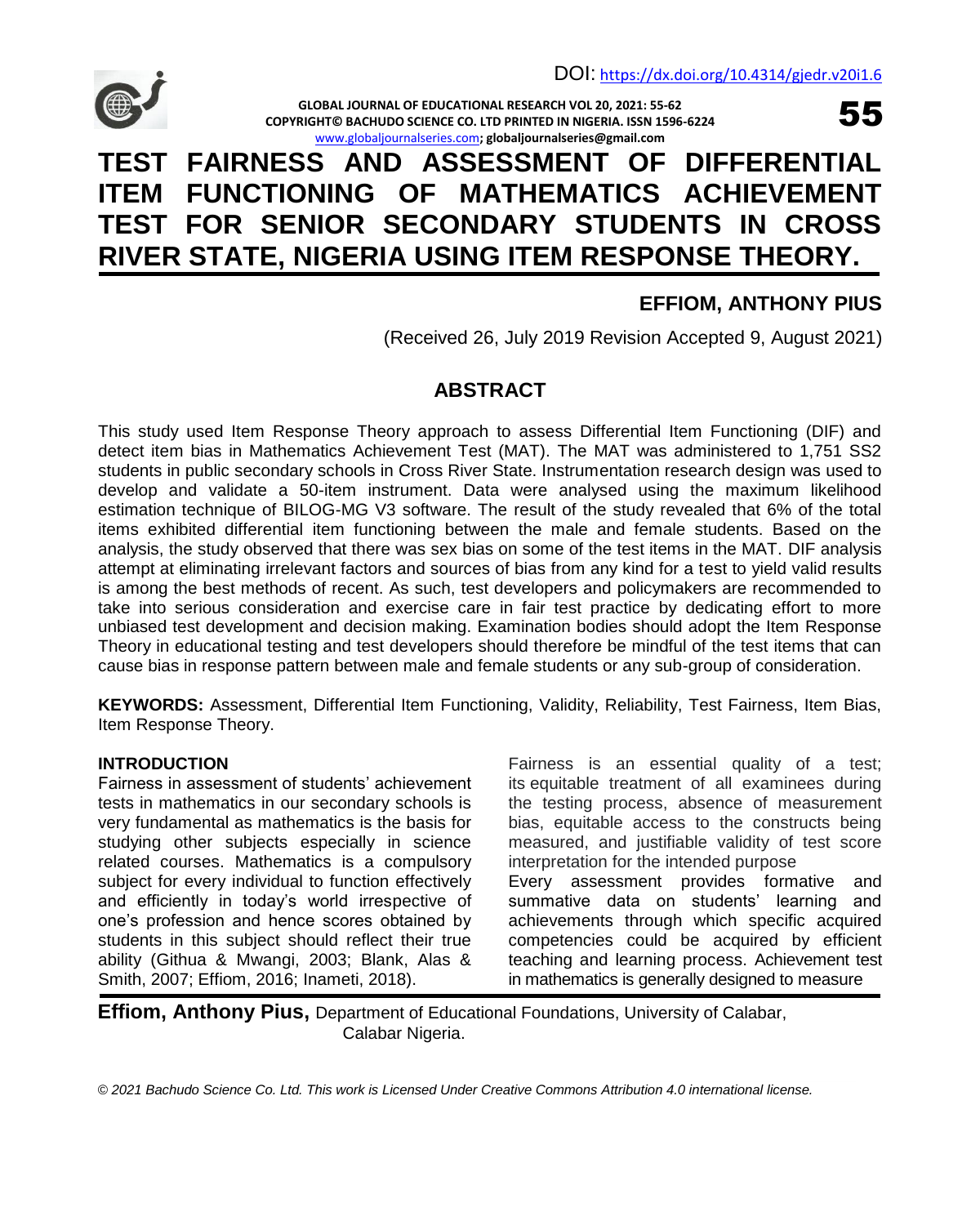the students' cognitive task that is, it measures the present proficiency, mastery and understanding of general and specific areas of knowledge of the subject. Therefore, students' performance on an achievement test is an index of his or her mastery of the subject taught by the teacher. The test could be teacher-made tests or test constructed and validated by test experts through the adoption of elaborate procedures and degree of precision. A quality test should be valid, reliable, fair and devoid of item bias. Differential Item Functioning (DIF) is a key component in the evaluation of the fairness and validity of educational and psychological tests.

Testing for differential item functioning is an investigation to know whether performance on any test item differs for certain groups of examinees that is, male and female students. The main idea behind differential item functioning is that if we match two different groups of examinees on a construct of interest, then the probability of endorsing an item should be the same for both groups of examinees. That is, differential item functioning is present when equally able examinees, from different groups, do not have the same probabilities of responding to an item (Hambleton, Swaminathan, & Rogers, 1991; Lord, 1980). The present study matched males and females on mathematics achievement test, and then the probability of responding correctly to an item should be the same for males and females. However, if we find males with the same mathematics ability as females had a greater probability of responding correctly to an item than females, then the item would be identified as functioning differently across gender. This means the achievement test item is not only measuring mathematics ability, but also measuring a second unrelated factor known as sex.

To prevent inappropriate consequences of interpretation of test scores, bias must be detected and removed. It can be detected through various methods and procedures and one of the most important and currently used procedures of bias detection is the DIF approach.This is a method that investigates the test items, one at a time, for signs of interaction with sample characteristics. Test bias can occur when performance on a test requires sources of knowledge different from those intended to be measured, causing test scores to be less valid for a particular group (Penfield and Lam, 2000; & Adediwura, 2006). Test bias is often examined at the item level, with DIF analyses being part of the framework for probing item bias. If a certain

## **56 EFFIOM, ANTHONY PIUS**

group (that is, sex) performs lower on a specific item, when compared with a reference group (after controlling for the overall differences in their ability scores), then one could say that the item is biased against that particular group. DIF analyses compare the performance of two groups of the same level of ability in order to disentangle the effects of unfairness and ability level. Matching ability level is essential, since different groups may have different ability levels, in which case differences in performance are to be expected. Consistent differences between two groups of the same ability level would suggest that DIF is present. However, results of DIF analyses can only suggest that DIF is present, and not that the items are biased. To consider an item as biased also requires determining the nontarget constructs that lead to the between-group differences in performance (Penfield & Lam, 2000). Thus, DIF is a necessary but not sufficient condition for item bias (Clauser & Mazor, 1998). DIF framework has become an integral component of test validation methodology and the study of test fairness. The presence of DIF in a particular item indicates that individuals having the same level of ability, but belonging to different groups, do not share the same expected response to the item (Penfield & Camilli, 2007). The two groups being compared are called the reference and focal groups (historically, the reference group is the group for which the test is expected to favour and focal group is the targeted or disadvantaged group of interest). Of all statistical methods of DIF detection, those based on item response theory, especially the three-parameter IRT model, are regarded as most theoretically sound and common (Lord, 1980; Shepard, Camilli, & Williams, 1985; Adedoyin, 2010). This is because IRT expresses through the item characteristic curve (ICC) the relationship between examinee ability and the probability of answering an item correctly, which is a relationship of particular salience in examinations of the interactions between items and groups. The ICCs for individual items for two groups of examinees should match closely; if they do not, the interpretation is that equally able examinees in the reference and focal groups do not have equal chances of getting the item right, which may be considered a textbook definition of item bias. Because of their theoretical advantages, IRT approaches are widely used where the relatively stringent sample size requirements for applying them could be met. IRT allows for a critical examination of responses to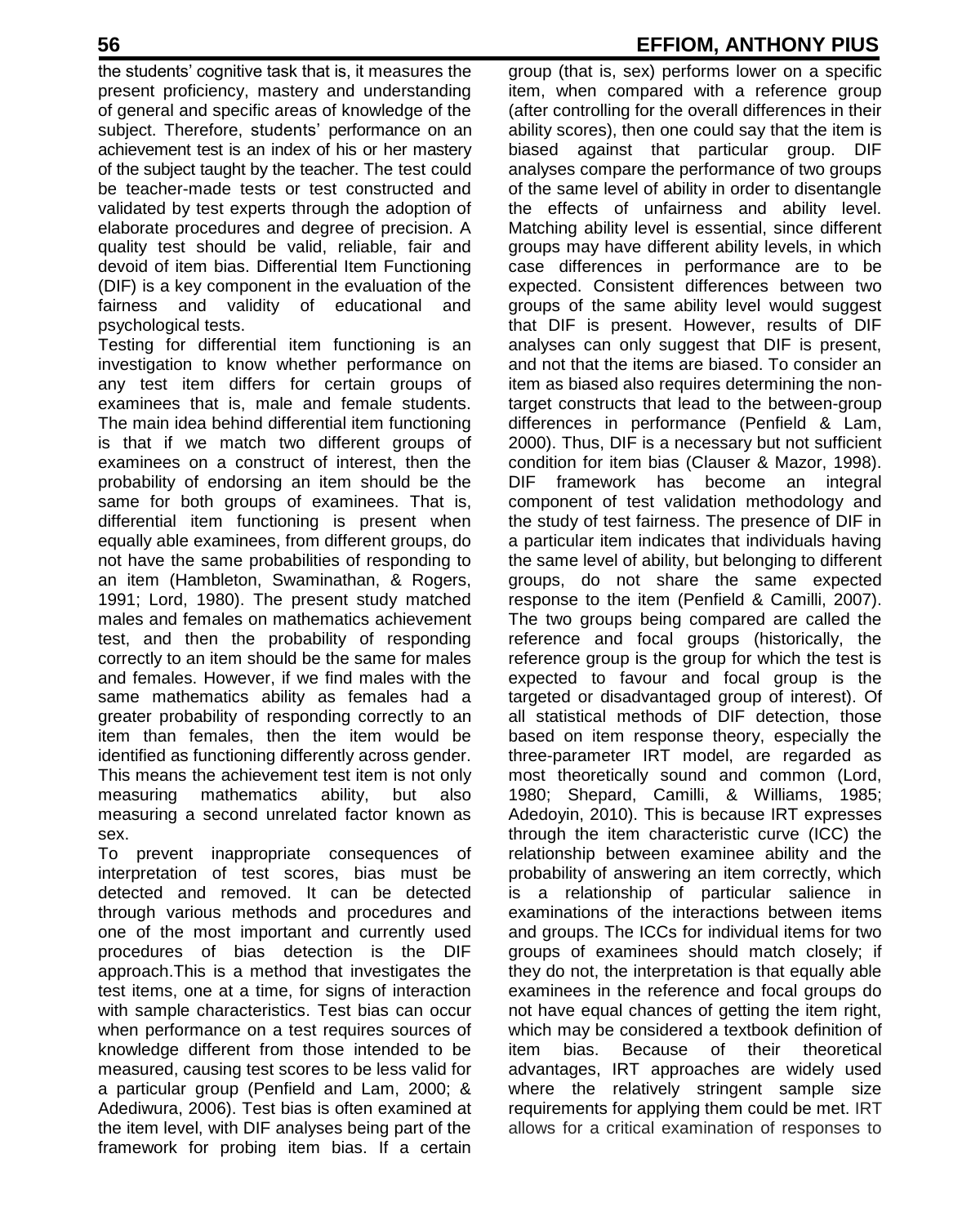particular items from a test and major merits of using IRT in DIF detection are:

1). Compared to Classical Test Theory, IRT parameter estimates are not as confounded by sample characteristics.

2). Statistical properties of items can be expressed with greater precision which increases the interpretation accuracy of DIF between groups.

3). Statistical properties of items can be expressed graphically, improving interpretability and understanding of how items function differently between groups.

In relation to DIF, item parameter estimates are computed and graphically examined via item characteristic curves (ICCs) also referred to as trace lines or Item Response Functions (IRF). After the examination of ICCs and subsequent suspicion of DIF, statistical procedures are implemented to test differences between parameter estimates. ICCs represent mathematical functions of the relationship between positioning on the latent trait continuum and the probability of giving a particular response. Figure 1 illustrates this relationship as a logistic function. Individuals lower on the latent trait or with less ability have a lower probability of getting a correct response or endorsing an item, especially as difficulty increases. Thus, those higher on the latent trait or in ability have a greater chance of a correct response or endorsing an item. For instance, individuals with higher mathematics ability have a greater probability of getting mathematics items correct than those with lesser ability. Another critical aspect of ICCs pertains to the inflection point. This is the point on the curve where the probability of a particular response is 0.5 and also represents the maximum value for the slope. This inflection point indicates where the probability of a correct response or endorsing an item becomes greater than 50%, except when a *c* parameter is greater than zero (0) which then places the inflection point at  $1 + c/2$ . The inflection point is determined by the difficulty of the item which corresponds to values on the ability or latent trait continuum. Therefore, for an easy item, this inflection point may be lower on the ability continuum while for a difficult item it may be higher on the same scale.



Figure 1. ICC with Inflection point and slope line

In the recent study, it is necessary to provide a general understanding of the different parameter estimation models and their associated parameters. These include the one-, two-, and three-parameter logistic models. These models assume a single underling latent trait or ability that is, they have an item difficulty parameter denoted *b*. For the 1PL and 2PL models, the *b*

parameter corresponds to the inflection point on the ability scale. In the case of the 3PL model, the inflection corresponds to 1 + c/2 where *c* is a lower asymptote. Difficulty values, in theory, can range from  $-\infty$  to  $+\infty$ , however in practice they rarely exceed  $\pm 3$ . Higher values are indicative of harder test items. Items exhibiting low *b* parameters are easy test items. Another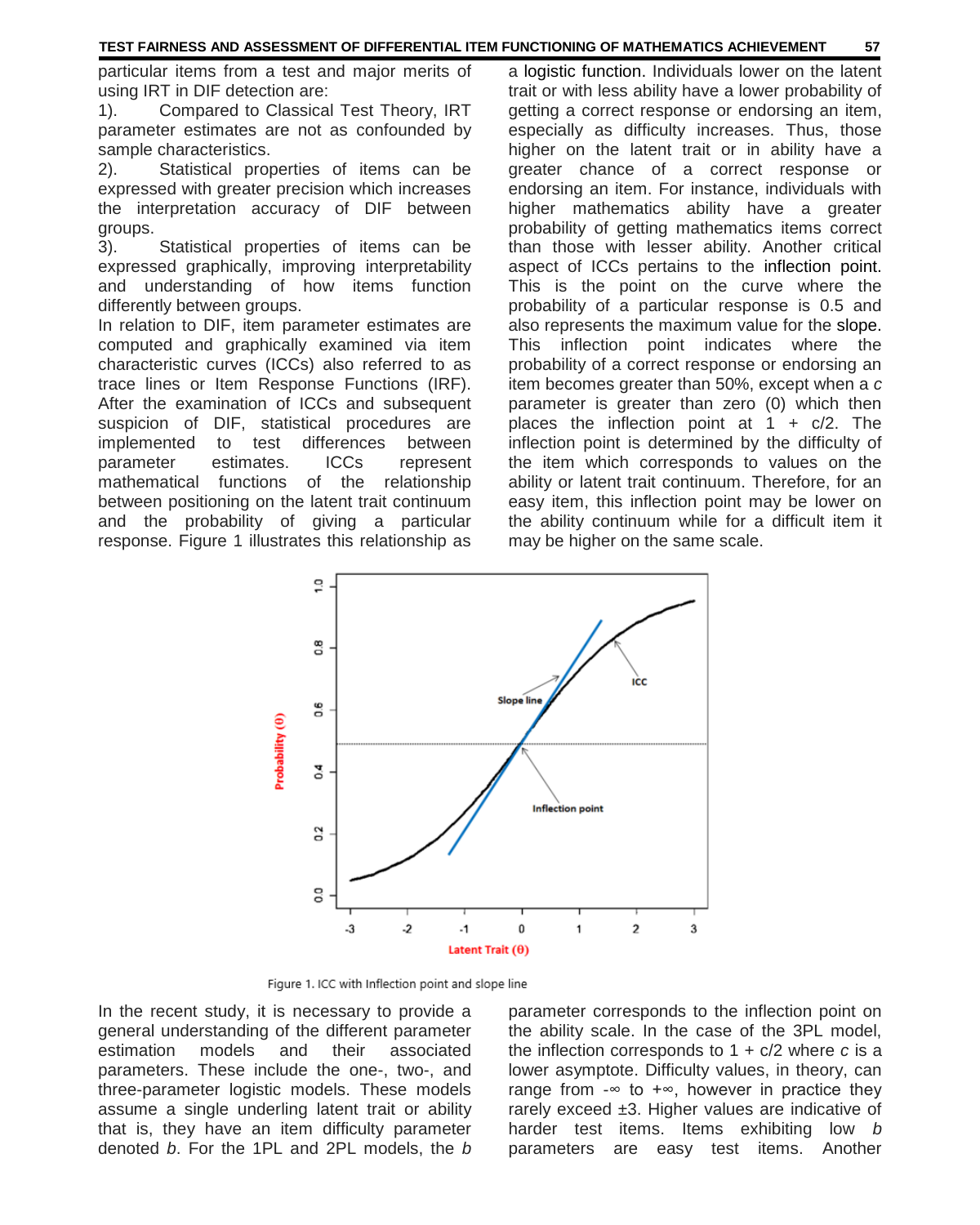parameter that is estimated is a discrimination parameter designated *a*. This parameter pertains to an item's ability to discriminate among individuals. The *a* parameter is estimated in the 2PL and 3PL models. In the case of the 1PL model, this parameter is constrained to be equal between groups. In relation to ICCs, the *a* parameter is the slope of the inflection point. As mentioned earlier, the slope is maximal at the inflection point. The *a* parameter, similar to the *b* parameter, can range from -∞ to +∞; however typical values are less than 2. In this case, higher value indicates greater discrimination between individuals. The 3PL model has an additional parameter referred to as a *guessing* parameter and is denoted by *c*. This corresponds to a lower asymptote which essentially allows for the possibility of an individual to get a moderate or difficult item correct even if they are low in ability. Values for *c* range between 0 and 1.When applying statistical procedures to assess for DIF, the *a* and *b* parameters (discrimination and difficulty) are of particular interest. However, assume a 1PL model was used, where the *a* parameters are constrained to be equal for both groups leaving only the estimation of the *b* parameters. After examining the ICCs, there is an apparent difference in *b* parameters for both groups.

IRT effectively places individuals along the latent trait or ability continuum. Thus, one procedure may indicate DIF for certain items while others do not. Another issue is that sometimes DIF may be indicated but there is no clear reason why DIF exists. This is where reasoned judgment comes into play. It is not enough to report that items function differently for groups; there are needs to give a theoretical reason for why it occurs. Evidence of DIF does not directly translate into unfairness in the test. It is common in DIF studies to identify some items that suggest DIF. This may be an indication of problematic items that need to be revised or omitted and not necessarily an indication of an unfair test. Therefore, DIF analysis can be considered a useful tool for item analysis but is more effective when combined with theoretical reasoning.

Respectively, students are made to take examinations administered by their teachers without detecting the fairness and appropriateness of the examination items with regard to the different groups (e.g., male and female) of examinees. One may ask: are these test items fair enough for all groups? how will one

## **58 EFFIOM, ANTHONY PIUS**

know that such examination or test items are not fair? It is obvious, therefore, that most examination being administered to students may not be fair to one group or the other if methods that will refine test items devoid of gender biases are not taken into consideration, especially differential item functioning (DIF) methods. It is at this instance that the investigator consciously embarked on the recent study to assess the differential item functioning in mathematics achievement test for male and female Senior Secondary Students in Cross River State using Item Response Theory.

#### **RESEARCH QUESTION**

What is the Differential Item Functioning of the 50 items instrument on the male and female Senior Secondary Students of Cross River State?

#### **METHOD**

This study adopted instrumentation research design to develop and validate a 50-item instrument using the Item Response Theory. The Instrument was titled Mathematics Achievement Test (MAT). A pilot test was administered on 50 SS2 (25 males & 25 females) students randomly chosen from five public schools. The responses obtained were dichotomously scored (0 or 1), and  $KR<sub>20</sub>$  reliability index of 0.92 was obtained. The final version of the 50-item Mathematics Achievement Test was administered to a sample of 1,751 SS2 students (883 males & 868 females) in 30 public secondary schools in Cross River State through stratified sampling technique. The data generated were analyzed using the maximum likelihood estimation technique of BILOG-MG V3 of a Three-Parameter Logistic Model of IRT to assess and detect Differential Item Functioning of the male and female students.

#### **RESULTS**

In the recent study, Table 1 shows the adjusted threshold values for group differential item functioning of the test items of the Multiple-Choice Achievement Test in Mathematics. From the data, the result indicated that differential item functioning effects were not observed on 47 items representing 94% of the total items namely: items 1 to 24, 26 to 39 and 42 to 50. Three items representing 6% of the total items namely: items 25, 40 and 41 were identified as exhibiting differential functioning among male and female students.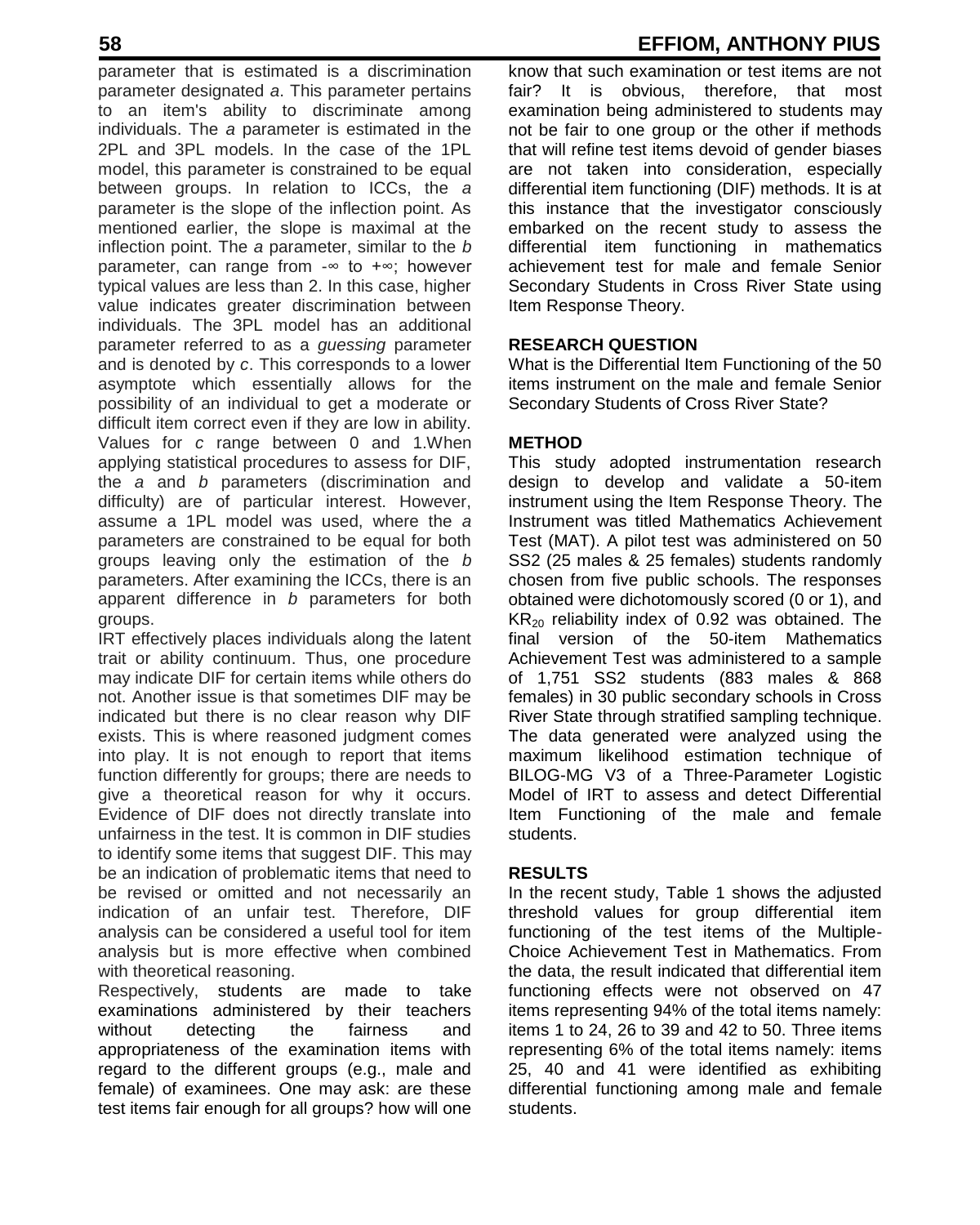Table 1

Model for Group Differential Item Functioning of the Test Items of the Mathematics Achievement Test

| Item           | Group                       | ${\bf P}$            | Chi-square         | 26     | Male<br>Female                                   | 0.02<br>$0.02\,$     | $16.2*$<br>$19.1*$ |  |
|----------------|-----------------------------|----------------------|--------------------|--------|--------------------------------------------------|----------------------|--------------------|--|
| $\mathbf{1}$   | Male<br>Female              | $0.00\,$<br>$0.00\,$ | $25.3*$<br>$14.0*$ | $27\,$ | Male<br>Female                                   | 0.24<br>0.21         | $28.0*$<br>$13.5*$ |  |
| $\overline{c}$ | Male<br>Female              | 0.21<br>0.00         | $16.0*$<br>$12.1*$ | $28\,$ | Male<br>Female                                   | 0.00<br>$0.00\,$     | $52.1*$<br>65.0*   |  |
| 3              | Male<br>Female              | 0.05<br>0.11         | $2.9*$<br>$3.8*$   | 29     | Male<br>Female                                   | 0.21<br>0.18         | $80.3*$<br>$62.1*$ |  |
| 4              | Male<br>Female              | 0.42<br>0.41         | $14.0*$<br>$11.1*$ | 30     | Male<br>Female                                   | 0.16<br>0.15         | $77.2*$<br>$57.1*$ |  |
| 5              | Male<br>Female              | 0.41<br>0.38         | $19.6*$<br>28.6*   | 31     | Male<br>Female                                   | 0.00<br>$0.02\,$     | 95.8*<br>49.1*     |  |
| 6              | Male<br>Female              | 0.00<br>$0.05\,$     | $37.1*$<br>$46.0*$ | 32     | Male<br>Female                                   | 0.07<br>$0.06\,$     | $47.0*$<br>$70.1*$ |  |
| 7              | Male<br>Female              | 0.21<br>0.40         | $73.1*$<br>59.2*   | 33     | Male<br>Female                                   | 0.00<br>$0.00\,$     | $41.2*$<br>53.3*   |  |
| 8              | Male<br>Female              | 0.00<br>$0.00\,$     | $12.0*$<br>18.4*   | 34     | Male<br>Female                                   | 0.41<br>0.38         | 68.4*<br>$34.2*$   |  |
| 9              | Male<br>Female              | 0.00<br>$0.00\,$     | $26.0*$<br>$17.1*$ | 35     | Male<br>Female                                   | 0.00<br>$0.00\,$     | $19.0*$<br>$26.0*$ |  |
| 10             | Male<br>Female              | 0.32<br>0.14         | $27.1*$<br>$31.1*$ | 36     | Male<br>Female                                   | 0.00<br>$0.00\,$     | $47.2*$<br>$18.1*$ |  |
| 11             | Male<br>$\mbox{\sf Female}$ | 0.07<br>0.19         | 18.0*<br>$21.1*$   | 37     | Male<br>Female                                   | 0.13<br>0.11         | 92.3*<br>$73.3*$   |  |
| 12             | Male<br>Female              | 0.20<br>0.18         | 47.0*<br>39.2*     | 38     | Male<br>Female                                   | 0.14<br>$0.06\,$     | 84.4*<br>91.2*     |  |
| 13             | Male<br>Female              | 0.07<br>0.12         | $80.1*$<br>$14.2*$ | 39     | Male<br>Female                                   | 0.06<br>0.13         | 58.1*<br>47.4*     |  |
| 14             | Male<br>Female              | 0.50<br>0.43         | $20.7*$<br>$27.1*$ | $40\,$ | Male<br>Female                                   | 0.00<br>$0.00\,$     | 7.8<br>7.8         |  |
| 15             | Male<br>Female              | 0.00<br>0.00         | $44.2*$<br>28.0*   | 41     | Male<br>Female                                   | 0.11<br>0.10         | 5.3<br>5.3         |  |
| 16             | Male<br>Female              | 0.05<br>$0.08\,$     | $8.1*$<br>$11.0*$  | 42     | Male<br>Female                                   | $0.00\,$<br>$0.00\,$ | 96.1*<br>$27.1*$   |  |
| 17             | Male<br>Female              | 0.00<br>0.00         | $19.3*$<br>$28.0*$ | 43     | Male<br>Female                                   | 0.09<br>0.00         | $83.1*$<br>79.0*   |  |
| 18             | Male<br>Female              | 0.00<br>$0.00\,$     | 74.0*<br>$63.1*$   | 44     | Male<br>Female                                   | 0.21<br>0.16         | $43.1*$<br>$50.1*$ |  |
| 19             | Male<br>Female              | 0.26<br>$0.00\,$     | $22.1*$<br>$11.1*$ | 45     | Male<br>Female                                   | 0.05<br>0.11         | 86.1*<br>99.0*     |  |
| 20             | Male<br>Female              | 0.00<br>0.21         | $4.31*$<br>10.3    | 46     | Male<br>Female                                   | 0.24<br>0.15         | $16.0*$<br>$27.1*$ |  |
| 21             | Male<br>Female              | 0.42<br>0.41         | 13.8*<br>12.8*     | 47     | Male<br>Female                                   | 0.13<br>0.04         | $16.1*$<br>$11.5*$ |  |
| 22             | Male<br>Female              | 0.11<br>0.09         | $28.3*$<br>84.0*   | 48     | Male<br>Female                                   | 0.17<br>0.11         | $13.1*$<br>$18.5*$ |  |
| 23             | Male<br>Female              | 0.04<br>0.03         | $74.1*$<br>$23.0*$ | 49     | Male<br>Female                                   | 0.14<br>0.12         | $67.1*$<br>83.1*   |  |
| 24             | Male<br>Female              | 0.00<br>0.12         | $11.7*$<br>$25.1*$ | 50     | Male<br>Female                                   | 0.00<br>0.00         | 19.0<br>$12.1*$    |  |
| 25             | Male<br>Female              | 0.25<br>0.23         | 16.2<br>16.2       |        | Asterisks indicate test items without DIF on sex |                      |                    |  |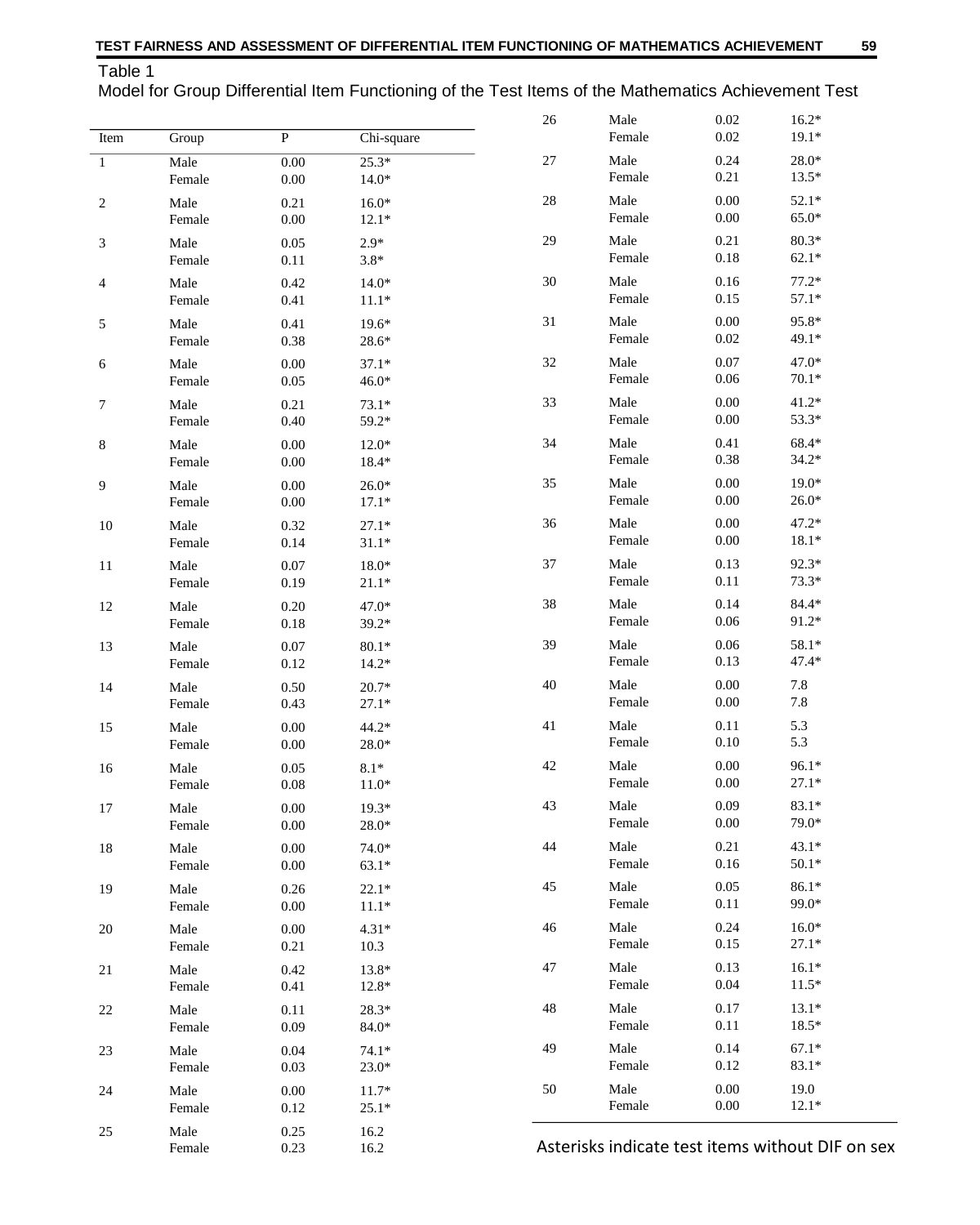### **DISCUSSION**

The Differential Item Functioning is generally an undesirable characteristic of the test because; the test is measuring the construct it is not designed to measure that is, some other additional characteristics of performance on classification of the group (Penfield & Lam, 2000). DIF analysis helps to create a better understanding of the difficulty of an item and the characteristics of the group participating in the assessment, indicating the group's relevant strengths and weaknesses. Respectively, Bond and Fox (2001) explained that differential item functioning is also known as 'bias' which refers to differential validity of a given interpretation of a test score for any definable, relevant sub-group of test takers.

In the recent study, the data from Table 1 indicated the adjusted threshold values for group differential item functioning of the test items of the Mathematics Achievement Test of senior secondary students. The result showed that three items namely: items 25, 40 and 41 representing 6% of the total items were identified as exhibiting Differential Item Functioning. The three items were bias for male and female students that is, the Chi-Square values for male and female students were same in items: 25, 40 and 41. This finding corroborates Ani (2014) who detected 11 items out of 50 in a Multiple-Choice Economics Achievement Test for exhibiting Differential Item Functioning on gender.

In a related study, Schumacker (2005) suggested a borderline difference between item bias and Differential Item Functioning, establishing that an item flagged DIF may not be a biased item rather, biased items is an indication of differential item functioning. This corroborates Ibrahim (2018) assertion that there are occasions when examinees from different demographic groups may be expected to differ in ability especially, when learning opportunities are not evenly distributed. In these instances, the result is often termed item impact rather than item bias. However, Zumbo (2007) suggested DIF operational policy by using the Cramer's phi coefficient to find levels of significance for large, medium and small size effects.

The recent result also supports the assertion by Pedrajita (2009) who detected bias test items with the logistic regression method. In the study, 22 biased items were identified between the public and the private examinees. Seven (7) items indicated differential item functioning between male and female students. Pedrajita concluded that "the two groups had not had

equal opportunity to learning experience related to the content of the biased items'' (p.67). This finding supports his assertion that the focal group might not have had equal opportunity to learning experience related to the content of the biased item or may have been influenced by other factors like language, poor calculation ability, omission and wrong use of units.

Furthermore, the recent result in addition indicated that 47 items namely: items 1 to 24, 26 to 39 and 42 to 50 representing 94% which did not exhibit differential item functioning for the male and female students implies that 47 of the total test items in the test were fair items and therefore should be accepted and others should be reviewed. The finding corroborates earlier finding by Ani (2014) who retained 39 items out of 50 in a Multiple-Choice Achievement Test in Economics because differential item functioning was not detected on the gender of the respondents. It is the opinion of the investigators that the principle of test fairness requires that examinations undergo scrutiny to detect and remove items that that behave in significantly different ways for the different groups writing a test. That is, identifying bias in assessments across dissimilar groups would improve the test items analysis in educational testing in Nigeria.

#### **CONCLUSION**

Issues of test fairness and item bias of achievement tests are very significant in our educational system because test scores are used in making most decisions in our schools. DIF raises concern because its presence suggests that examinees from different demographic groups' example, sex have differing probabilities of success on a test item, after they have been matched on the psychological characteristics of interest. As other investigators have observed, the requirement that performance differences exist, even after matching on the ability of interest, is a central idea, implying, for example, that observed differences in test scores are not, in themselves, evidence of test bias. Indeed, there are occasions when examinees from different demographic groups may be expected to differ in ability especially, when learning opportunities are not evenly distributed. In these instances, the result is often termed item impact rather than item bias. DIF analysis attempt at eliminating irrelevant factors and sources of bias from any kind for a test to yield valid results is among the best methods of recent.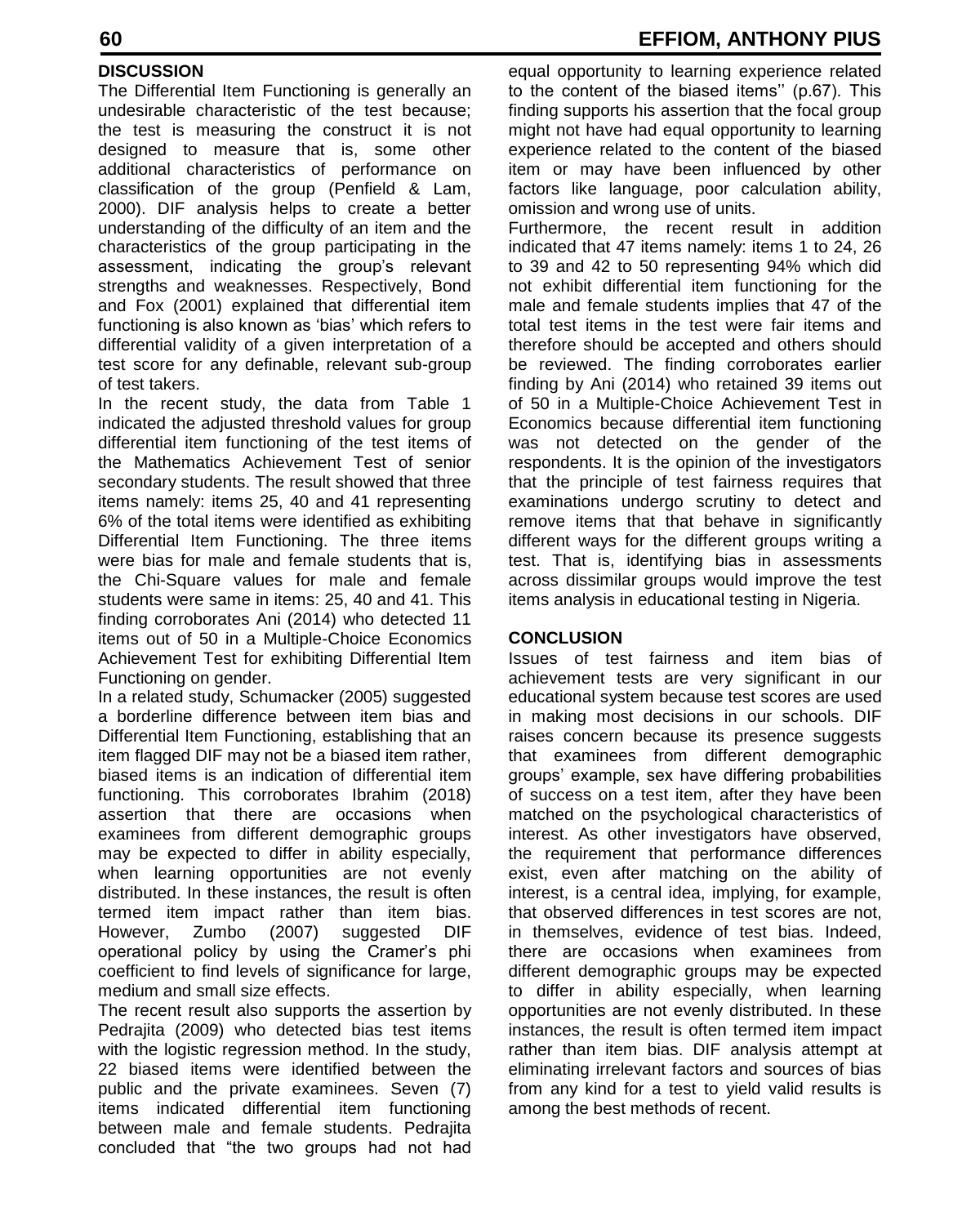#### **RECOMMENDATIONS**

Based on the findings, the following recommendations were made:

1. The Differential Item Functioning effect of items in a given instrument for measurement of latent trait should be checked to ensure that subgroup of examinees are fairly treated.

2. That test developers and examination bodies should adopt the Item Response Theory in their effort to develop a fair credible test items, valid and reliable test.

#### **REFERENCES**

- Adediwura, A. A., 2006. A comparative Study of Two Methods of Detecting Test Item Bias in Senior School Certificate (SSC) Mathematics Examination. Unpublished Ph.D. Thesis, Faculty of Education, Obafemi Awolowo University, Ile-Ife, Osun State, Nigeria.
- Adedoyin, O. O., 2010. Using IRT approach to detect gender biased items in public examinations: A case study from the Botswana junior certificate examination in Mathematics. Educational Research and Review, 5(7), 385-399.
- Ani, E. N., 2014. Application of item response theory in the development and validation of multiple-choice test in economics for senior secondary school students in Nsukka education zone of Enugu state. Unpublished M.Ed Thesis, University of Nigeria, Nsukka.
- Blank, R. K., Alas, N., and Smith, C., 2007. The power of professional development and self-efficacy in the teaching of mathematics. Washington DC: McGraw Hill Education.
- Bond, T. G., and Fox, C. M., 2001. Applying the Rasch model  $(2^{nd}$ ed.). Mahwah NJ: Lawrence Erlbaum.
- Clauser, B. E., and Mazor, K. M., 1998. Using Statistical Procedures to Identify **Differentially** Functioning Test Items. Educational Measurement: Issues and Practice, 17(1), 31-44.
- Effiom, A. P., 2016. Teachers' Characteristics, School Environment and Mathematics Teachers' Effectiveness in Cross River State, Nigeria. Unpublished M.Ed Thesis. University of Calabar.
- Githua, B. N., and Mwangi, J. G., 2003. Students' mathematics self-concept and motivation to learn mathematics relationship and gender differences among Kenya's secondary school students in Nairobi and Rift Valley Provinces. International Journal of Educational Development, 2(23), 487-499.
- Ibrahim, A., 2018. Differential Item Functioning: The state of the art Jigawa. Journal of Multidisciplinary Studies (JJMS), 1(1), 37-50.
- Inameti, P. U., 2018. Evaluation of Instructional Effectiveness of Mathematics Teacher in Calabar Education Zone, Cross River State. Unpublished M.Ed Thesis. University of Calabar.
- Pedrajita, J. Q., 2009. Using Logistic Regression to Detect Biased Test Items. The Internationals Journal of Educational and Psychological Assessment 2(5), 54-73.
- Penfield, R. D. and Camilli, G., 2007. Differential Item Functioning and Item Bias. In C. R. Rao & S. Sinharay (Eds.), Handbook of statistics: Elsevier.
- Penfield, R. D., and Lam, T. C. M., 2000. Assessing Differential Item Functioning in Performance Assessment: Review and recommendations. Educational Measurement, Issues and Practices, 19(3), 5-15.
- Shepard, L. A., Camilli, G., and Williams, D. M., 1985. Validity of Approximation Techniques for Detecting Item Bias. Journal of Educational Measurement, 22, 77–105.
- Schumacker, R. E., 2005. Test bias and differential item functioning. Retrieved October 11, 2010, from http://www.appliedmeasurementassociat es.com,pdf.